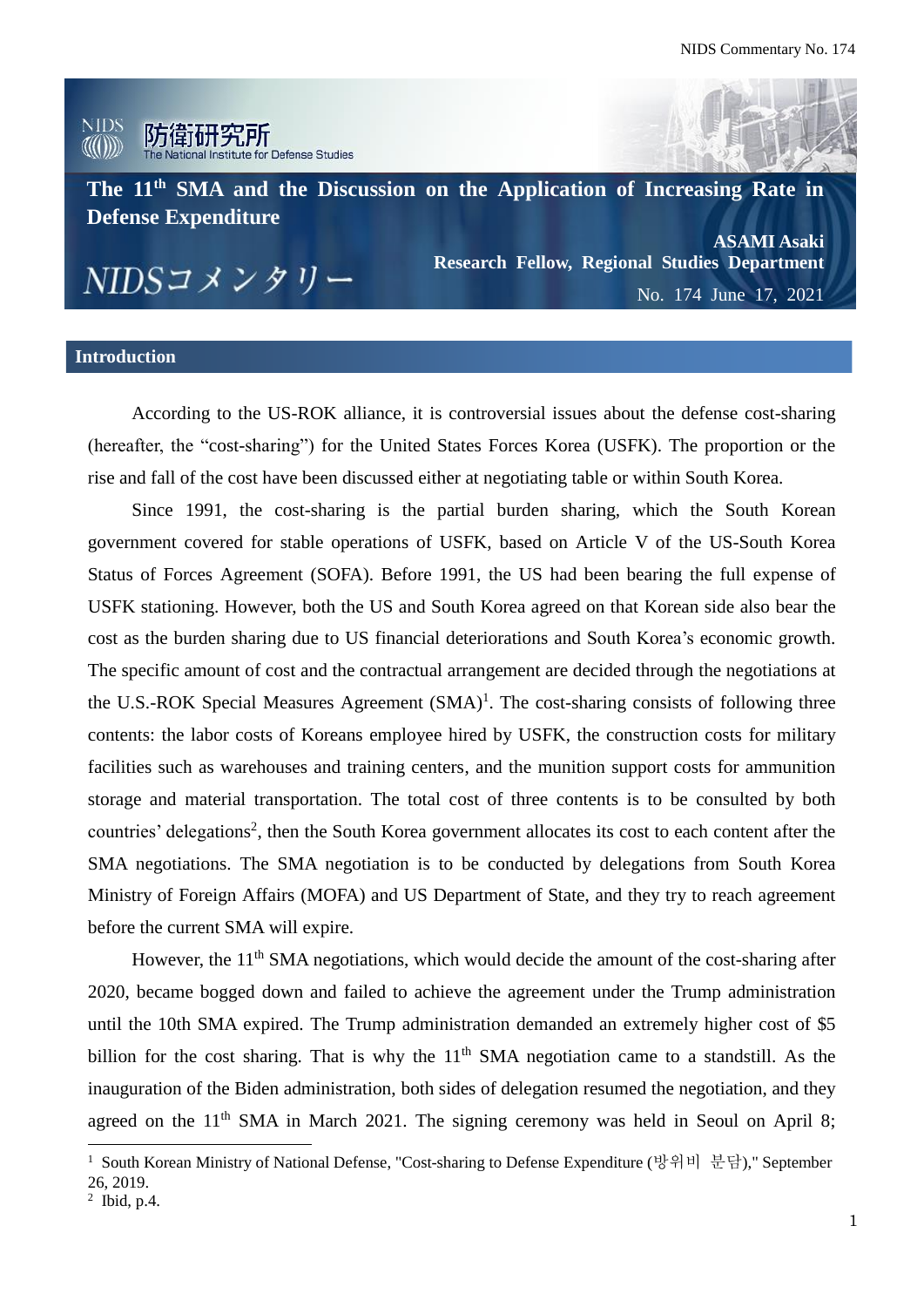therefore, the only ratification process by South Korea's National Assembly remained at the moment of June 2021.

Why the  $11<sup>th</sup> SMA$  negotiation prolonged so long? What were the outcomes from? Within South Korea, there are various assessments about the outcomes including the criticism about partial contents. Indeed, this commentary analyzes the process of the SMA negotiation, important contents and disputes in South Korea. Especially, it will be analyzed that the application of increase rate in defense expenditure for calculation of the cost-sharing by South Korea. In addition, it will be discussed those implications of the agreement related to the US-ROK alliance and its future issues.

## **Stagnations of the 11th SMA negotiations**

In September 2019, the US and South Korean delegations began negotiations for the  $11<sup>th</sup>$ SMA; however, it was unexpectedly drawn-out process. In spite of the imminent expiration of the  $10<sup>th</sup>$  SMA at the end of 2019, negotiations were stagnated. At the end of March 2020, after the  $10<sup>th</sup>$ SMA had expired, South Korea announced that it would increase the cost-sharing by about 13% above the previous one (1,038.9 billion won), while accepting the US requests. Although both countries were almost going to achieve final agreement, the negotiations stalemated because former President Donald Trump demanded 400% increase to \$5 billion. Then the final agreement was not achieved, and the negotiation itself stalemated<sup>3</sup>. That was because the Trump administration's "America First" approach sought reduced financial burdens for the US under the US-ROK alliance and demanded a stronger financial commitments from the Korean side. A joint communique issued after the 52nd US-Korea Security Consultative Meeting (SCM) held on October 14, 2020 stated: "The two sides concurred in the necessity of expeditiously resolving the SMA negotiations, in a fair, equitable, and mutually agreeable manner, particularly in light of the impact of the lapse on the ROK-U.S. Alliance<sup>4</sup>. "While recognizing that the early resolution of the SMA was an urgent task for the US-ROK alliance, it was not easy to bridge the gap between their positions. Thus, the 10<sup>th</sup> SMA expired without reaching the final agreement on the cost-sharing for FY 2020. As a result, payments to Korean employees at the USFK were delayed, and it occurred a period of absence without salary.

Thereafter, the Biden administration resumed negotiations immediately, and the 11<sup>th</sup> SMA finally reached the conclusion at the  $9<sup>th</sup>$ consultation meeting held on March 5-7, 2021. The successful result was likely due to the Biden administration's stance of emphasizing alliances and

 $\overline{\phantom{a}}$ 

<sup>3</sup> *National Defense Daily*, November 18, 2019; Yonhap News Agency, October 15, 2020.

<sup>4</sup> South Korean Ministry of National Defense (hereafter, Ministry of National Defense), "Joint Communique of the 52nd U.S.-Republic of Korea Security Consultative Meeting (제 25 차 한미안보협의 (SCM) 공동성명)," December 29, 2020.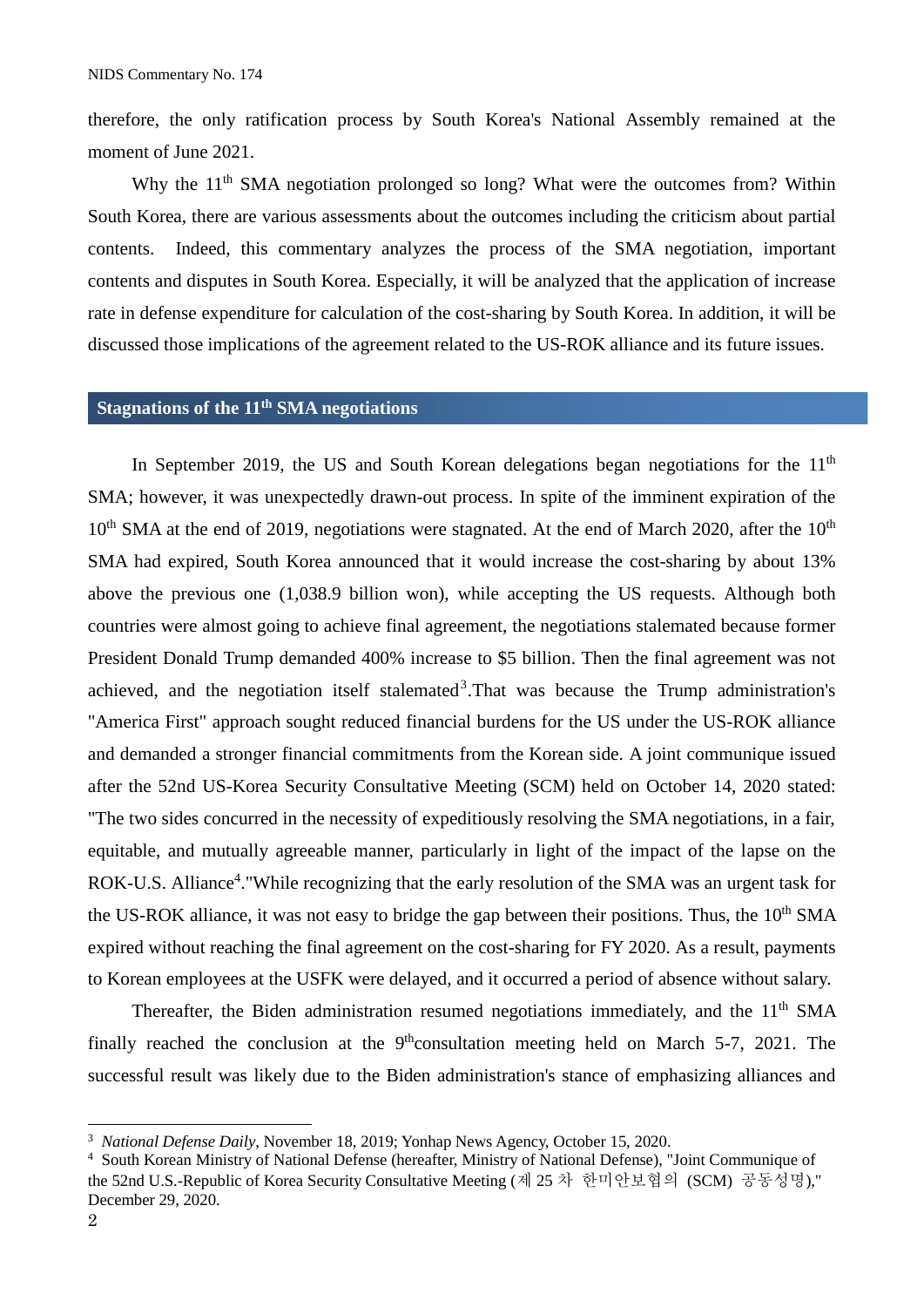concerns about the unstable security environment in East Asia. MOFA viewed the agreement as "a consultation that adhered to our principle of rational and equitable sharing in the former negotiation process<sup>5</sup>." The important contents in the agreement are as follows.

### (1) Agreement is valid for six years from 2020 to 2025

The agreement is the longest expiration period arrangement, covering six years, since SMA negotiations had begun between two countries. Until then, the  $8<sup>th</sup> SMA$  (2009-2013) and the 9<sup>th</sup> SMA (2014-2018), agreed under the Obama administration, were the longest at five years respectively. The Biden administration, like the Obama administration, may have had in mind the conclusion of a multi-year agreement from the beginning<sup>6</sup>. Actually, since the cost-sharing was retroactively set to FY 2020, it can be said that the agreement was reached for the next five years. In any case, the multi-year agreement would be of some help to mitigate US-ROK conflicts over the SMA at least during the Biden administration. In addition, the result is expected to strengthen the alliance with the stable operations of USFK.

### (2) The total amount of retrospective payment for FY 2020 is 1,038.9 billion won<sup>7</sup>

As mentioned above, South Korea was needed to pay retroactively 1,038.9 billion won as the cost-sharing for FY 2020, which had been delayed due to President Trump's request for an increase. However, the South Korean government covered Korean employees' salary during the unpaid furlough; therefore, the actual payment to the US for FY 2020 will be only 724.5 billion won. The 1,038.9 billion won is the same amount under the  $10<sup>th</sup> SMA$ , which means the increase rate of cost-sharing applied to FY 2020 is 0%. It can be inferred that this result reflects the wishes of the Korean side. However, it is uncertain whether that will be simply persuasive within Koreans simply because the payment for FY 2020 was minimized since the amount of cost-sharing under the  $11<sup>th</sup>$ SMA is predicted to increase considerably over the next four years.

# (3) The total amount for FY 2021 is 1,183.3 billion won<sup>8</sup>

The total amount for FY 2021 cost-sharing will be 1,183.3 billion won increased by 13.9 percent from the previous one. This rate is equal to the sum of increase rate of South Korea's FY 2020 defense expenditure (7.4%) and the increase in the ratio of labor costs (6.5%). The later one is

 $\overline{a}$ 

<sup>5</sup> MOFA, "Final Conclusion of Negotiations on the 11th Korea-US Defense Expenditure Cost-sharing Special Measures Agreement (제 11 차 한미 방위비분담특별협정(SMA) 협상 최종 타결)," March 9, 2021.

<sup>6</sup> Lee Soohoon, "Important Contents and Implications of the 11th Korea-US Defense Expenditure Cost-sharing Special Measures Agreement (제 11 차 한미 빙위비분담특별협정의 중요 내용과 함의)," March 17, 2021.

<sup>7</sup> MOFA.

<sup>8</sup> Ibid.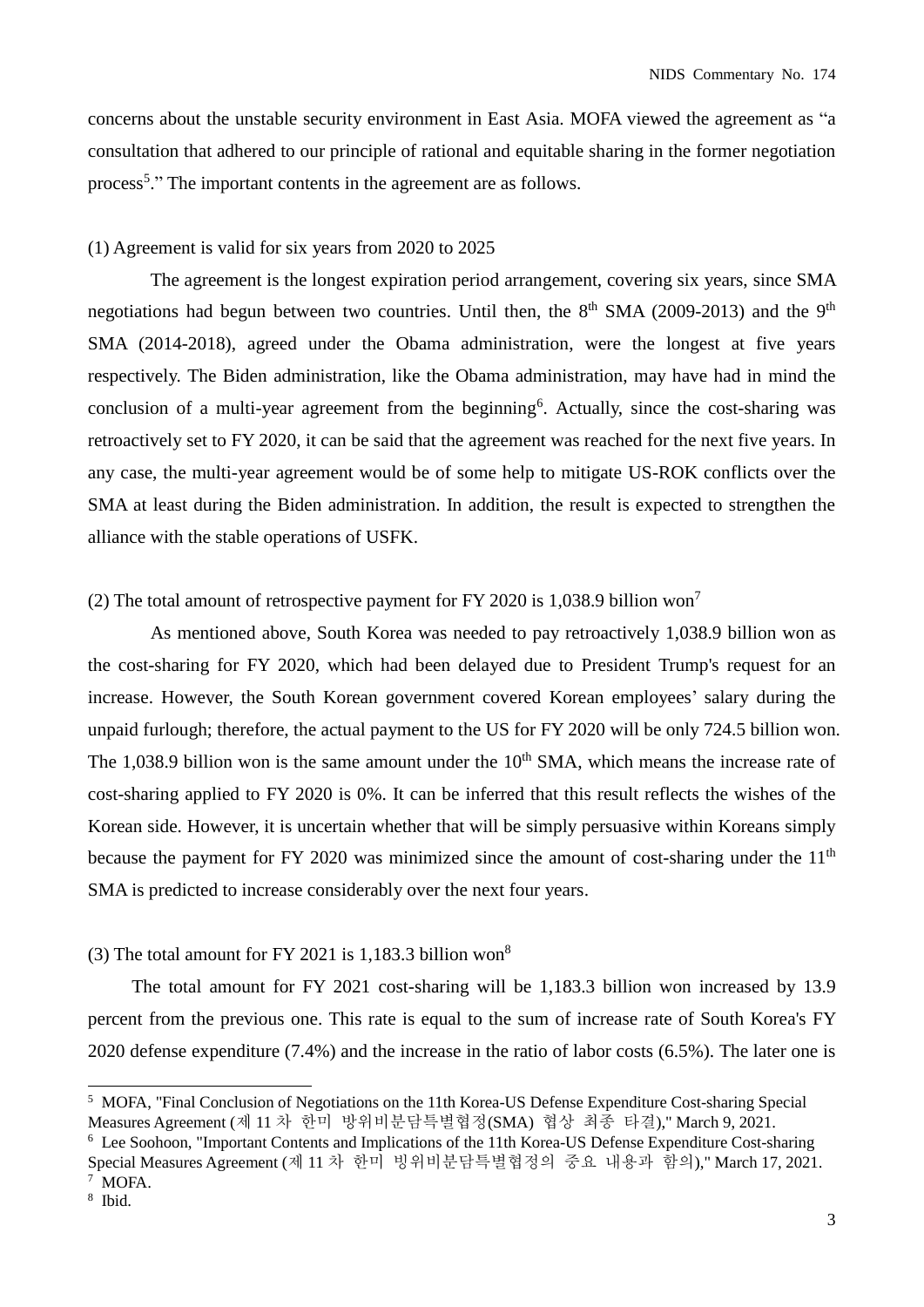due to institutional reform of the SMA to prevent Korean employees at USFK from unpaid furlough that was applied exceptionally in the  $11<sup>th</sup> SMA$ . In the future, even if SMA negotiations stall again, the latest agreement clearly states that labor costs will be paid as same level as the previous year, so as to prevent a recurrence of unpaid furloughs.

(4) The increase rate in defense expenditure is applied to the calculation of the cost-sharing from FY 2022 to 2025

In the  $11<sup>th</sup> SMA$ , the increase rate in defense expenditure was applied to the calculation of cost-sharing by South Korea, so the amount might be increase after FY 2022. From the 1<sup>st</sup> to the 9<sup>th</sup> SMA, other indexes had been applied to the calculation such as GDP fluctuation rate, consumer price index and other economic measurement methods. However, in the case of the 10<sup>th</sup> SMA, it was decided to apply the increase rate in defense expenditure of the previous FY, and the 11<sup>th</sup> SMA was in the same way. It means that the amount of cost-sharing is determined by the increase rate in defense expenditure in the previous FY. For example, the increase rate in defense expenditure in 2021 is 5.4%; therefore, the cost-sharing in 2022 will increase by 5.4%. At the same time, the cost-sharing in 2021 will increase from 1,183.3 billion to 1,247.1 billion won.

The South Korean government announced "2021-2025 Mid-Term Defense Plan" in August 2020. It was stated that defense expenditure was planned to increase by about 301 trillion won between 2021 and 2025<sup>9</sup>. According to this plan, defense expenditure is going to increase by an average of 6.1 % annually over five years. Therefore, it can be assumed that the cost-sharing will continue to increase at the rate of around 6% during the effective period of the 11<sup>th</sup> SMA.

In South Korea, that policy has faced criticism, but the government's explanation was not persuasive. According to the explanation of MOFA, it was useful to apply the increase rate in defense expenditure. The reason why was that it reflected national finance and defense capabilities, passed the National Assembly, and it was rational index with transparency and credibility<sup>10</sup>. Another diplomatic official said, "Ultimately, it is important to responsibly contribute to the stable presence of USFK in line with our national strength. Even though it is partially logical that if our military power is strengthen, it is possible to decrease our reliance on it at the point of military aspect<sup>11</sup>." He also revealed that the application of the increase rate in defense expenditure was proposed by the South Korea delegation<sup>12</sup>. However, that was not explicit explanation why it was linked to the

<sup>9</sup> MOD, "Competent Security and Strong Defense that No One can Surpass," Establishment of ''2021 -25 Mid-term Defense Plan' - 301 trillion over the next five years (누구도 넘볼 수 없는 유능한 안보 튼튼한 국방「'21-'25 국방중기계획」수립- 향후 5 년간 301 조 투입-), " August 10, 2020.

<sup>10</sup> MOFA; MOD.

<sup>11</sup> *JoongAng Daily*, March 10, 2021.

<sup>12</sup> Ibid.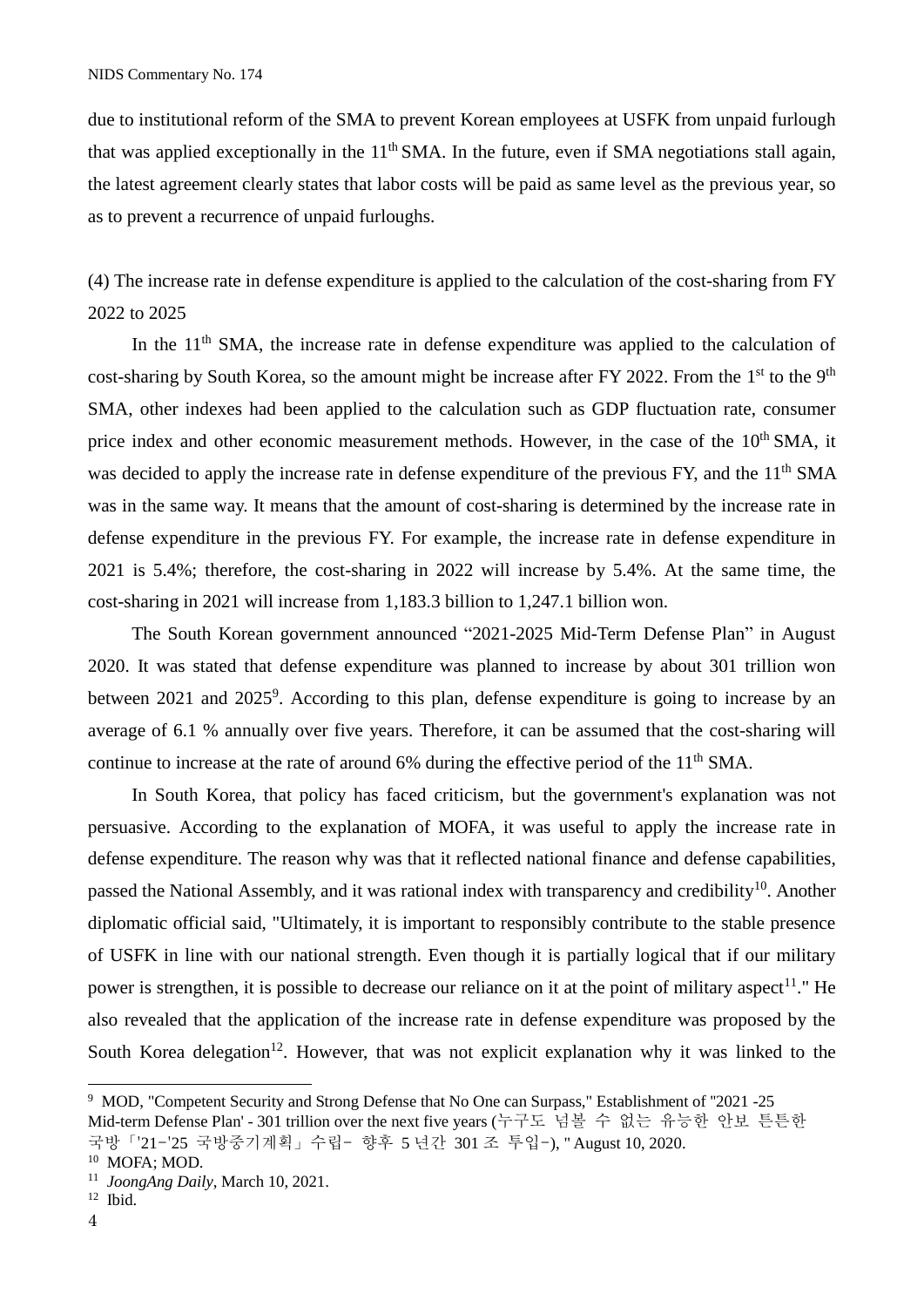calculation of cost-sharing, and why it was more rational than a GDP fluctuation rate and a consumer price index.

## **Debates over the 11th SMA in South Korea**

In South Korea, the 11<sup>th</sup> SMA was under broad criticism by groups promoting the unification of the Korean Peninsula, experts such as university professors and lawmakers in the National Assembly. In particular, professors and lawmakers intensively criticized the application of increase rate in defense expenditure. For example, Professor Kim Dong-yup of the University of North Korean Studies analyzed, "If we follow the agreement and raise the defense budget for our security independence, the amount of cost-sharing will automatically increase." In addition, Professor Park Ihn-hwi of Ewha Womans University argues that "the national defense expenditure and cost-sharing are complementary, but that is a contradiction to link them<sup>13."</sup>

A number of criticisms have been voiced by National Defense Committee (NDC). The lawmaker Ahn Gyuback, the Democratic Party of Korea, said that the claim about the adaptation of increase rate in defense expenditure was not understandable as a rational standard, and that reasoning was not convinced by Korean citizens<sup>14</sup>. From the same party, Ki Dong-min also expressed concerns about the possibility that the cost-sharing will keep on steadily increasing. "We agreed to increase national defense expenditure by 5-7%. In 25 (2025), it will be 1.5 trillion won (as the cost-sharing), but might reach astronomical levels in 2030 or 2040? The transfer of OPCON (Wartime Operational Control) means that we will continue to strengthen our self-defense capabilities, but I am not convinced that the SMA (the cost-sharing) will rise accordingly," he said<sup>15</sup>.

In response to the criticisms from NDC, Lee Kyung-koo, the deputy director of international policy at MOD, who is in charge of the SMA negotiation task force, has stated that during the negotiation process, not only the increase rate in defense expenditure but also the consumer price index or others were discussed<sup>16</sup>. However, he explained that we applied the increase rate in defense expenditure since the cost-sharing is a budget that contributes to strengthen the national defense and US-ROK coalition forces<sup>17</sup>. If it is so, why were not the 1<sup>st</sup> to 9<sup>th</sup> SMAs applied the increase rate in defense expenditure? Professor Park Ihn-hwi indicated the "Trump effect" as a reason for the

<sup>13</sup> Ibid.

<sup>&</sup>lt;sup>14</sup> South Korean National Assembly, "Minutes of the 385th 1st NDC Meeting," March 16, 2021.

 $15$  Ibid.

<sup>16</sup> Ibid.

<sup>17</sup> Ibid.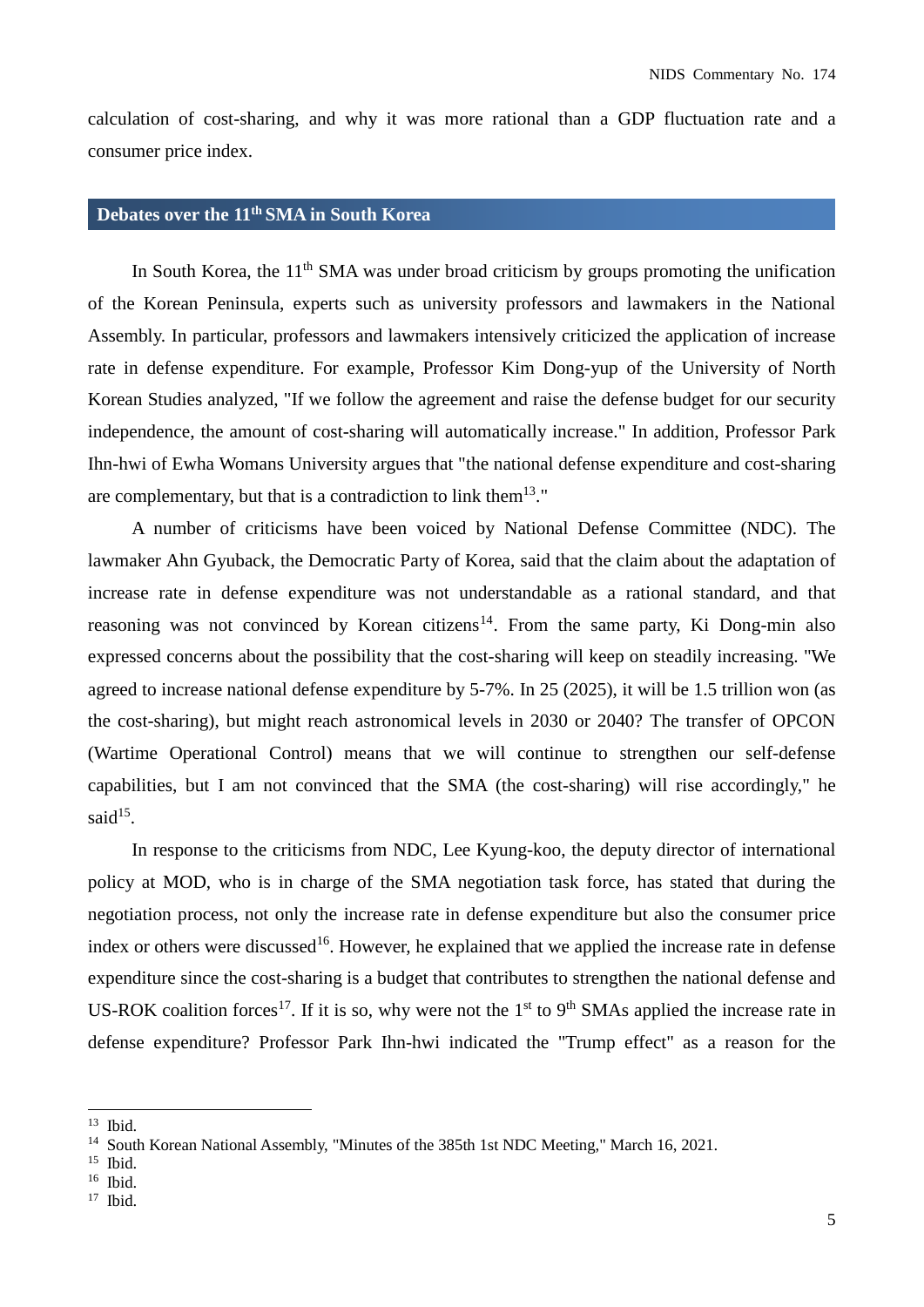application of increase rate of defense expenditure at this time<sup>18</sup>. During negotiations with the Trump administration, South Korea proposed applying the increase rate in defense expenditure to the calculation of cost-sharing in response to demands from the  $US<sup>19</sup>$ . As mentioned above, negotiations were temporarily stalled due to the follow-on request for a large increase by President Trump. Under the Biden administration resumed negotiations and refrained from that kind of demand like the former administration while taking over its proposal of applying an increase rate in defense expenditure<sup>20</sup>. As the result, it is likely that the latest SMA reflects the influence of the Trump administration in no small measure. That means an increase in cost-sharing over the next five years, so it will be difficult to resolve domestic discontent unless clear that benefits for South Korea.

Also, domestic criticisms about the 11<sup>th</sup> SMA are focused on a contradiction in South Korea's defense policy. South Korea, under the banner of "self-reliant defense," is aiming to transfer OPCON held by the commander of Combined Forces Command (US Army General is in charge of it). The conditions for transferring of OPCON include strengthening the South Korean military capability. Therefore, increasing defense expenditure is a measure for strengthening "self-reliant defense," as enhancing military power and meeting the conditions for transfer of OPCON. Strengthening "self-reliant defense" is equal to reducing the dependence on the US-ROK alliance. In other words, reducing the cost-sharing is equal to reducing the dependence on the alliance. Those conflicting considerations are summarized in Figure 1.

#### **Figure 1. The contradiction between South Korea's defense policy and the 11th SMA**



Source: Created by the author.

<sup>18</sup> *Dong-A Ilbo*, March 22, 2021.

<sup>19</sup> Ibid.

<sup>20</sup> *Dong-A Ilbo*, March 11, 2021.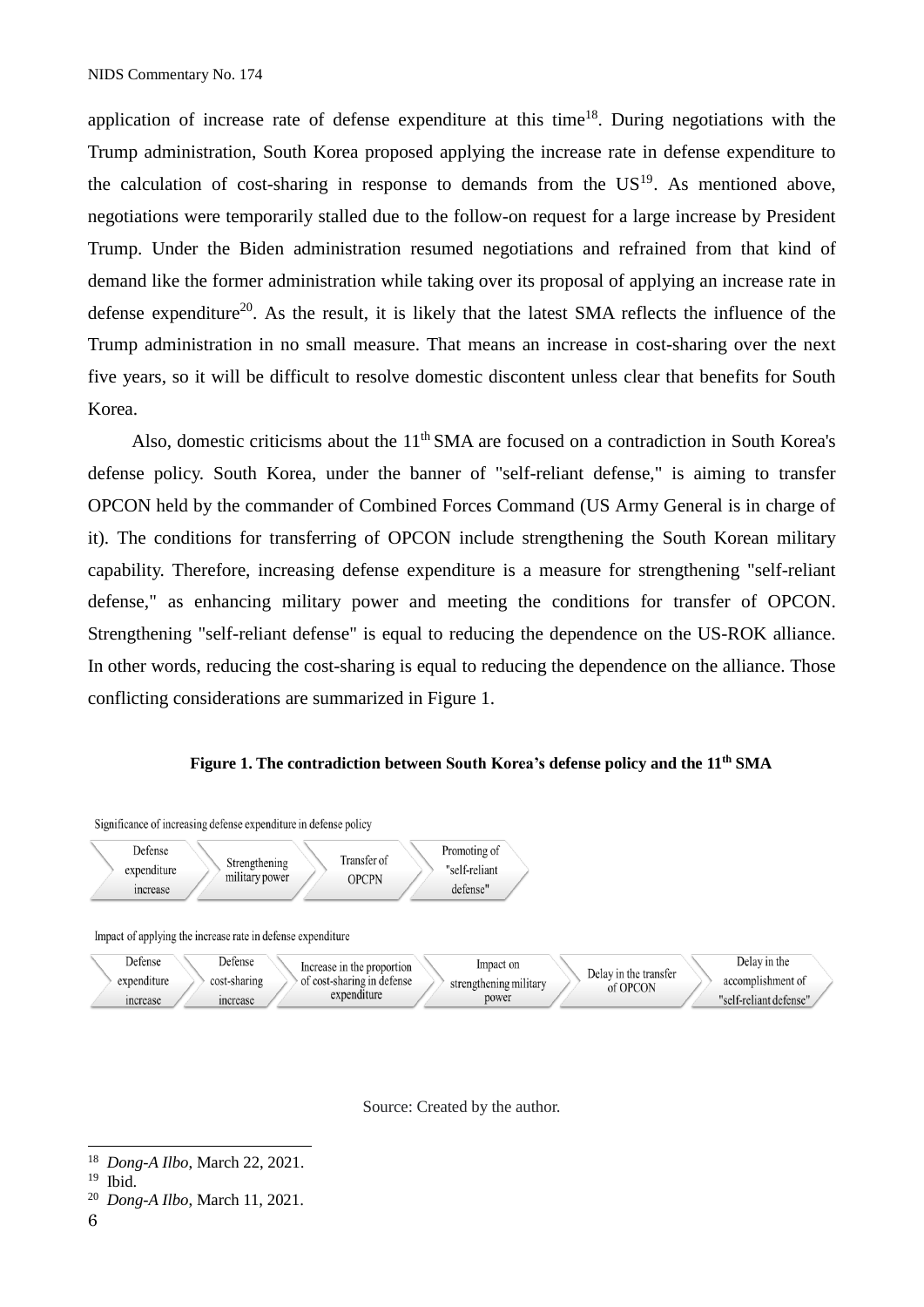Those are the criticisms that to apply the increase rate in defense expenditure to the calculation of cost-sharing is equivalent to creating a structure for increasing South Korea's burdens, and that is contradicting the original purpose of national defense policy. The 10<sup>th</sup> SMA was applied the increase rate in defense expenditure in the same way. At that time, the agreement was only for FY 2019. On the other hand, since the  $11<sup>th</sup> SMA$  is the multiple-year agreement, the cost-sharing is expected to increase automatically during that period. Despite the multi-year agreement was set for the stable operation of USFK, it became a target of criticism at the point of continuous increase structure of cost-sharing over five years. If the future SMA (after FY 2026) applies the same way, it will be necessary to reexamine the validity of the approach and the contradiction with South Korea's national defense policy.

## **The analysis about the application of increase rate in defense expenditure**

As mentioned above, the reason why the South Korean government adopted the increase rate in defense expenditure is that it reflects both national finance and military power and passed deliberations by the National Assembly. In addition, it is the transparent and reliable index. A joint study has been published that justifies the adaptation. The study, conducted by Kwangwoon University, National Defense University, and Defense Acquisition Program Administration, used system thinking to analyze important variables that affect the cost-sharing<sup>21</sup>. According to the joint study, they created an "economic capacity expansion loop" of South Korea and proved the availability of the application of increase rate in defense expenditure. The excerpt of the loop is shown in Figure 2. As follow the loop, if South Korea's military power is strengthened and the "self-reliant defense" is promoted, the need for USFK will be weaken, and the scale of its force will shrink. If the scale of USFK is reduced, the situation on the Korean Peninsula will become unstable, and credibility about South Korea will decline. That will also affect investment and stock prices, destabilize the Korean economy, and lead to a reduction in the national budget by decreasing tax revenues. The study shows that as the national budget is reduced, defense expenditure will decline, and South Korea's cost-sharing to USFK will fall.

<sup>&</sup>lt;sup>21</sup> Lee Junghwan, Cho Yonggun, Moon Seongam, Seo Hyeok, "A Leverage Strategy of the US-Korea Cost Sharing Program Based on Systems Thinking (시스템 사고를 이용한 주한미군 방위비 부담 정책 레버리지 전략)," Vol. 11 No. 3, pp. 33-59.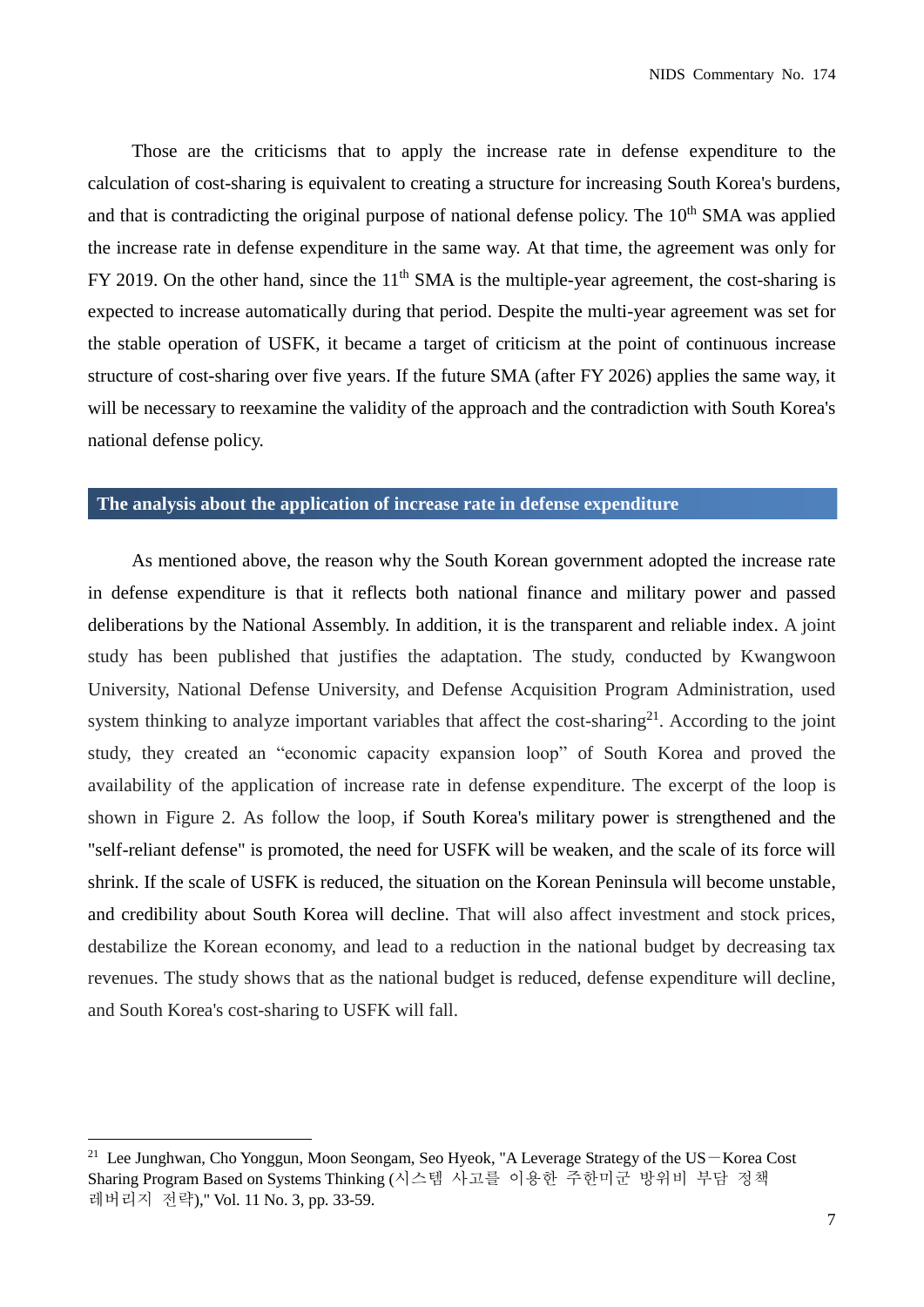

**Figure 2. Flowchart of factors that affect the increase or decrease in the cost-sharing**

Source: Created by the author, cited from, Lee Junghwan et al., "A Leverage Strategy of the US-Korea Cost Sharing Program Based on Systems Thinking", p. 43. (Excerpt from the "Korea's Economic Capacity

Expansion Loop")

Figure 2 shows that the shifting of defense expenditure is the most directly affecting variable for the increase or decrease in the cost-sharing. The volatilities of the GDP deflator and the consumer price index, applied in the  $1<sup>st</sup>$  to  $9<sup>th</sup>$  SMAs, are characterized the factors for instability in the Korean economy. The joint study explained that those factors do not directly affect the cost-sharing. Therefore, it needs to set the amount of cost-sharing according to the increase or decrease in defense expenditure, not like former other indexes $^{22}$ .

Furthermore, the study insists the necessity to calculate the cost-sharing with the defense expenditure basis from the viewpoint of promoting "self-reliant defense" and transfer of OPCON<sup>23</sup>. In other words, as shown in Figure 1, defense expenditure is increased in order to promote "self-reliant defense" and transfer of OPCON, so if those are achieved, the increase in defense expenditure will be subdued to some extent. That means, by calculating the cost-sharing with the increase rate in defense expenditure, it is possible to save those cost after achieving national defense objectives as above<sup>24</sup>. Therefore, according to the joint study, it justifies the application of South Korea's defense expenditure increase rate to the calculation.

<sup>23</sup> This study was published in 2010. Although defense reform is not the same as the "Defense Reform 2.0" currently advocated by the Moon Jae-in government, it is the same in terms of retrieving OPCON and "self-reliant defense". Therefore, it was judged that it could be applied.

 $\overline{a}$ 

 $22$  Lee et al., p. 45.

<sup>&</sup>quot;From a short-term perspective, it is necessary to determine the scale of defense expenditure and the scale of defense expenditure cost-sharing through an evaluation of the degree of promotion of the defense reform basic plan before transfer of OPCON. From a medium- to long-term perspective, even after the transfer of OPCON, the scale of cost-sharing must be determined with respect to the level of promotion of the defense reform basic plan and defense expenditure itself." (p. 57).

 $24$  Lee et al., p. 54.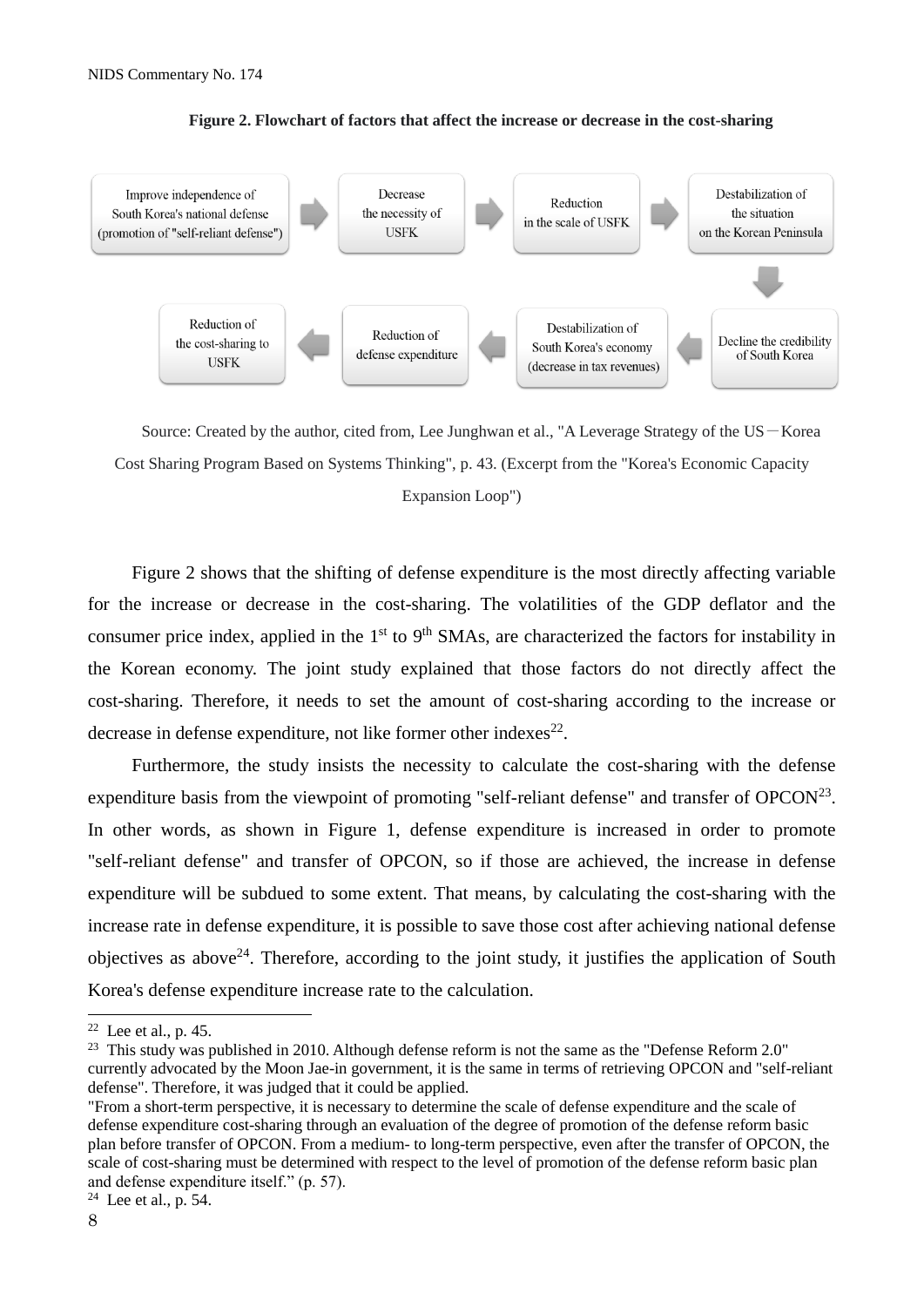As a result, the assertions of the joint study and the government's position are almost corresponding. Both recognized that it was appropriate to apply the increase rate in defense expenditure to the calculation. On the other hand, the opposition groups expressed skepticism about it because of the structure of increasing cost-sharing automatically. Those opposing groups actually have something in common: the consideration of "self-reliant defense." The supporting positions insist that the cost-sharing can be held down depending on the reinforcement of "self-reliant defense". The opposing groups, on the other hand, argue that increasing the cost-sharing hinders the pursuit of "self-reliant defense." Both positions use the keyword "self-reliant defense" and focus on how the cost-sharing affects achieving it. Therefore, it is important to make adjustments within a range that does not affect the promotion of "self-reliant defense" rather than simply applying the increase rate in defense expenditure. In addition, the South Korean government should be held accountable for its decision. Moreover, it is indispensable a comprehensive assessments of appropriateness of applying the increase rate in defense expenditure, taking into account not only the SMA but also other direct or indirect factors in the US-ROK alliance.

## **Conclusion**

The  $11<sup>th</sup> SMA$  was concluded due to the change of the US government in combination with other factors as the strengthening of the US-ROK alliance, the stable operation of USFK and security issues in East Asia. The multi-year agreement can be assessed as the praiseworthy achievement in that it will help reduce frictions between two countries for years to come, avoid blank periods and stabilize the employment of Korean workers. The 11<sup>th</sup> SMA will be maintained in South Korea's next presidential administration even after Moon Jae-in's term of office which expires in May, 2022. Therefore, any conflict regarding the cost-sharing will be minimized regardless of changes of the South Korea government.

However, the way of cost-sharing calculation was criticized within South Korea because it is concerned significant increase by applying the increase rate in defense expenditure for five years starting from 2021. People who are against the South Korea government argument are concerned about the structure of automatic increases in the cost-sharing and the obstacles to promote "self-reliant defense." On the other hand, the government insists that is rational way of calculation. Given the above considerations, both assertions are consequently concluded in interests in promoting "self-reliant defense." Therefore, South Korean government needs to bridge the gap between the opposing opinions and be accountable for winning over domestic audiences.

In addition, it is important to discuss on which indexes are appropriate for the calculation of